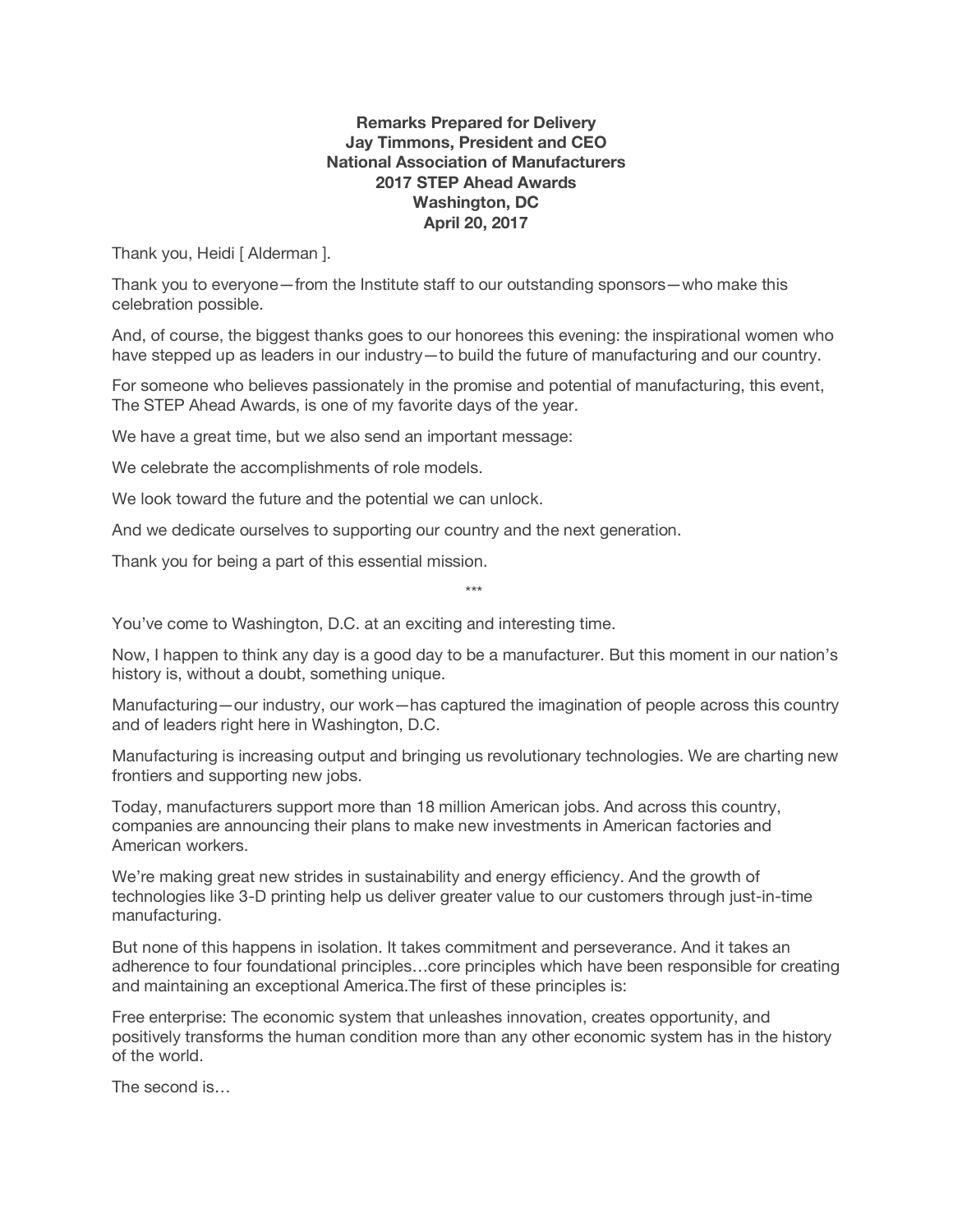Competitiveness: Our ability, when untethered from the chains of government excess to prosper and win in a global economy.

The third is….

Individual liberty: Those unique freedoms enshrined in our Constitution and Bill of Rights that enable us to live and succeed as we were made by our Creator.

And the fourth fundamental principle is:

Equal opportunity: Our shared belief that we all have the ability to contribute to the betterment of our families, our companies, our communities and our country.

Free enterprise. Competitiveness. Individual liberty.Equal opportunity. You live these four principles each and every day, and because of you and millions of others, America is, and will remain, a beacon for the world. And it is the power of a strong manufacturing sector that will drive our economy forward and enable our country to continue to lead.

This, ladies and gentlemen, this is our time. Manufacturing animated the presidential race.

The president of the United States has made manufacturing in the United States his signature issue, and he is listening to us for our ideas on priority issues like business tax reform, regulatory reform, infrastructure investment and workforce development.

And it is that challenge—the challenge of creating our 21st-century modern workforce—that brings us together for this event.

\*\*\*

Even before we account for jobs that would be created from the policy reforms we're seeking, manufacturers will have 3.5 million jobs to fill over the next decade…but 2 million of them will remain empty…unless we do something now.

Together, we must encourage the next generation to see what modern manufacturing is all about. And we must expand access to education, training and credentialing—especially in the STEM fields—which students will need to succeed as dreamers, makers and doers.

We must make clear that manufacturers' doors are wide open to women of all backgrounds and capabilities.

I watched my mother overcome barriers decades ago, and now, being the father of two girls—C.J. and Ellie, who are here this evening—has further deepened my commitment to ensuring that all of our children are given every chance to shape their tomorrows.

Let me read to you what C.J., who is 7 years old and in the 1 sgrade wrote recently: "If someone says you can't be someone, they're wrong. You can be anything you want. Believe in yourself!"

That's what we believe at the NAM. That's our mission. And you are part of that mission, as are the hundreds of honorees we have recognized through the years and who are making a decidedly positive impact across the country as you—and they—inspire others.

On this fifth anniversary of STEP Ahead, we decided it was important to measure that impact. Working with Deloitte and APICS, we did some survey work.

A copy of the report is at your seat, but the takeaway is pretty clear: this event makes a difference. You make a difference.